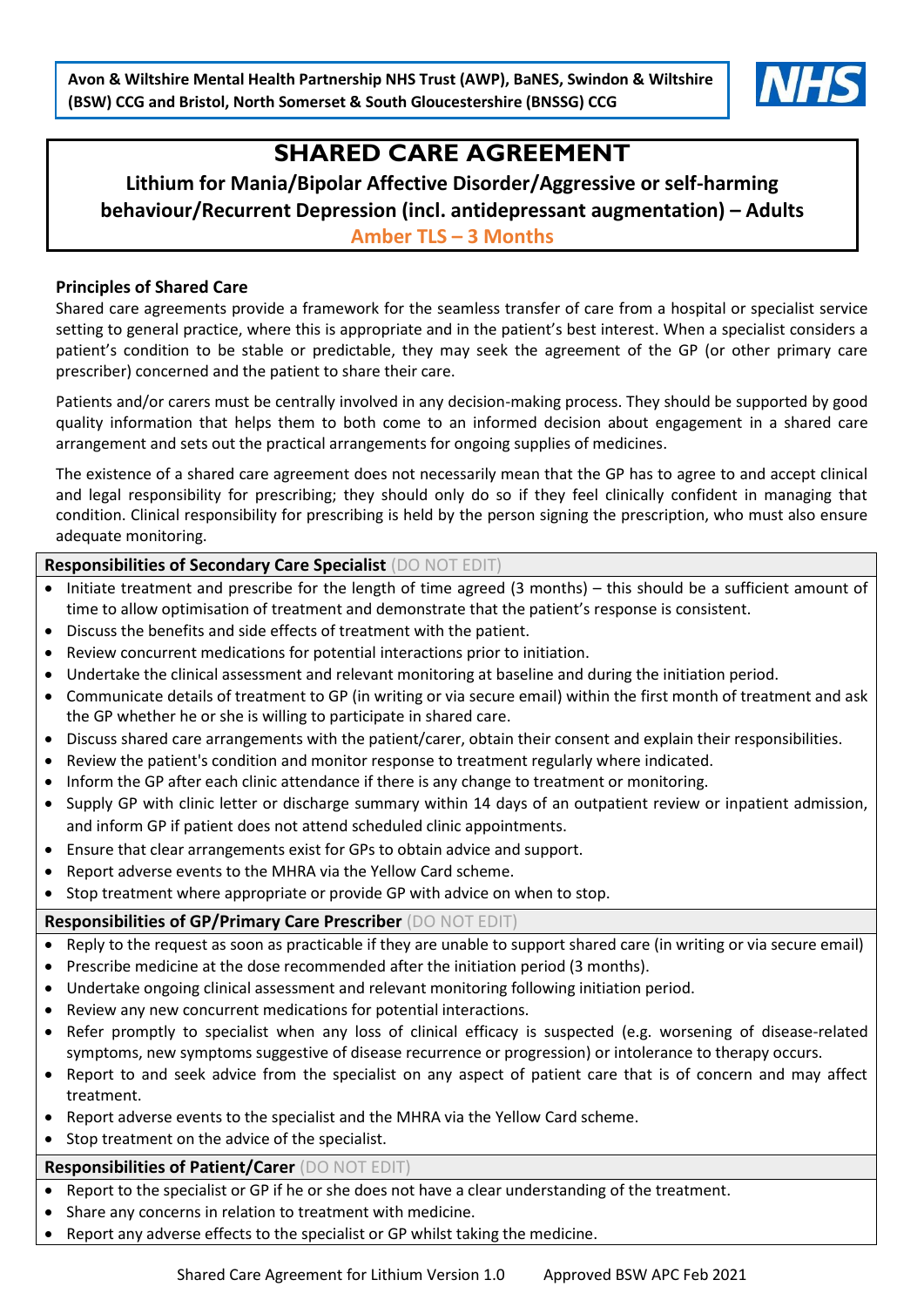| Attend appointments for clinical review and monitoring.                                                                                                                                                                                                              |                                                                                                                                                                                                                                                                                                                                                                                                                                                                                                                                                                                                                                                                                                                                                                                                                                                                                                                                                                                                                                                                                                                                                                                                                                                                                                                                                                                                                                                                                                                                                                                                                                                                                                                                                                                                                                                                                       |  |
|----------------------------------------------------------------------------------------------------------------------------------------------------------------------------------------------------------------------------------------------------------------------|---------------------------------------------------------------------------------------------------------------------------------------------------------------------------------------------------------------------------------------------------------------------------------------------------------------------------------------------------------------------------------------------------------------------------------------------------------------------------------------------------------------------------------------------------------------------------------------------------------------------------------------------------------------------------------------------------------------------------------------------------------------------------------------------------------------------------------------------------------------------------------------------------------------------------------------------------------------------------------------------------------------------------------------------------------------------------------------------------------------------------------------------------------------------------------------------------------------------------------------------------------------------------------------------------------------------------------------------------------------------------------------------------------------------------------------------------------------------------------------------------------------------------------------------------------------------------------------------------------------------------------------------------------------------------------------------------------------------------------------------------------------------------------------------------------------------------------------------------------------------------------------|--|
| 1. Summary of<br>condition and<br>treatment<br>aims<br>Include links to relevant<br>clinical guidelines e.g.<br><b>NICE</b>                                                                                                                                          | Treatment with lithium aims to control symptoms and prevent relapse in patients with the<br>following conditions.<br>Treatment and prophylaxis of mania or hypomania<br>Treatment and prophylaxis of bipolar disorder<br>$\bullet$<br>Treatment and prophylaxis of recurrent depression where treatment with other<br>$\bullet$<br>antidepressants has been unsuccessful.<br>Treatment and prophylaxis of aggressive or self-harming behaviour<br>٠<br>Management of recurrent depression as augmentation of antidepressants [unlicensed<br>indication]<br>Lithium has been shown to reduce the severity and duration of episodes in bipolar disorder,<br>increase the length of time between episodes and reduce the risk of suicide and premature<br>mortality.<br>Lithium should only be offered to patients who are motivated to take it regularly for at least one<br>year. Failing that, the benefits of taking it may be outweighed by the costs of an increased relapse<br>rate on abrupt discontinuation. Lithium has a narrow therapeutic window and is toxic in<br>overdose. Patients require regular blood tests to check lithium levels as well as to monitor renal,<br>thyroid and parathyroid function. Patients who can not comply with blood tests or are likely to<br>take impulsive or planned overdoses should not be prescribed lithium.<br>Treatment with lithium aims to maintain a plasma lithium level between 0.6-0.8mmol/L for most<br>patients.<br>National Institute for Health & Care Excellence. Bipolar disorder: assessment and management.<br>Clinical Guideline [CG 185], 2014, updated Feb 2020 https://www.nice.org.uk/guidance/cg185<br>National Institute for Health & Care Excellence. Depression in adults: recognition and<br>management Clinical guideline [CG90] Published date: 28 October 2009<br>https://www.nice.org.uk/guidance/cg90 |  |
| 2. Details of<br>medicine and<br>indication<br>Please state whether<br>licensed or unlicensed<br>(off-label) use. Note that<br>shared care is generally<br>unsuitable for off-label<br>prescribing unless it is a<br>widely recognised use<br>(e.g. included in BNF) | Lithium salts are available in several different preparations and must always be prescribed by<br>brand name because of the different bioavailability of the preparations. The preferred<br>preparation in AWP is Priadel <sup>®</sup> as it allows more tailored dosing than the alternatives.<br>Lithium salts are licensed to be used for the conditions listed in section 1, apart from for the<br>management of recurrent depression as augmentation of antidepressants, which is an unlicensed<br>use.<br>Priadel <sup>®</sup> (lithium carbonate)<br>200mg modified-release tablets<br>400mg modified-release tablets<br>Tablets are scored, can be broken in half to aid dose adjustment<br>Priadel <sup>®</sup> liquid (lithium citrate 520mg/5ml oral syrup)<br>Lithium citrate 520mg is equivalent to lithium carbonate 204mg<br>Li-Liquid <sup>®</sup> (lithium citrate)<br>NB two strengths available<br>Lithium citrate tetrahydrate 509mg/5ml oral syrup<br>Lithium citrate tetrahydrate 1018mg/5ml oral syrup<br>Lithium citrate tetrahydrate 509mg is equivalent to lithium carbonate 200mg<br>Other preparations available:<br>Liskonum (lithium carbonate)<br>450mg modified-release tablets                                                                                                                                                                                                                                                                                                                                                                                                                                                                                                                                                                                                                                                                       |  |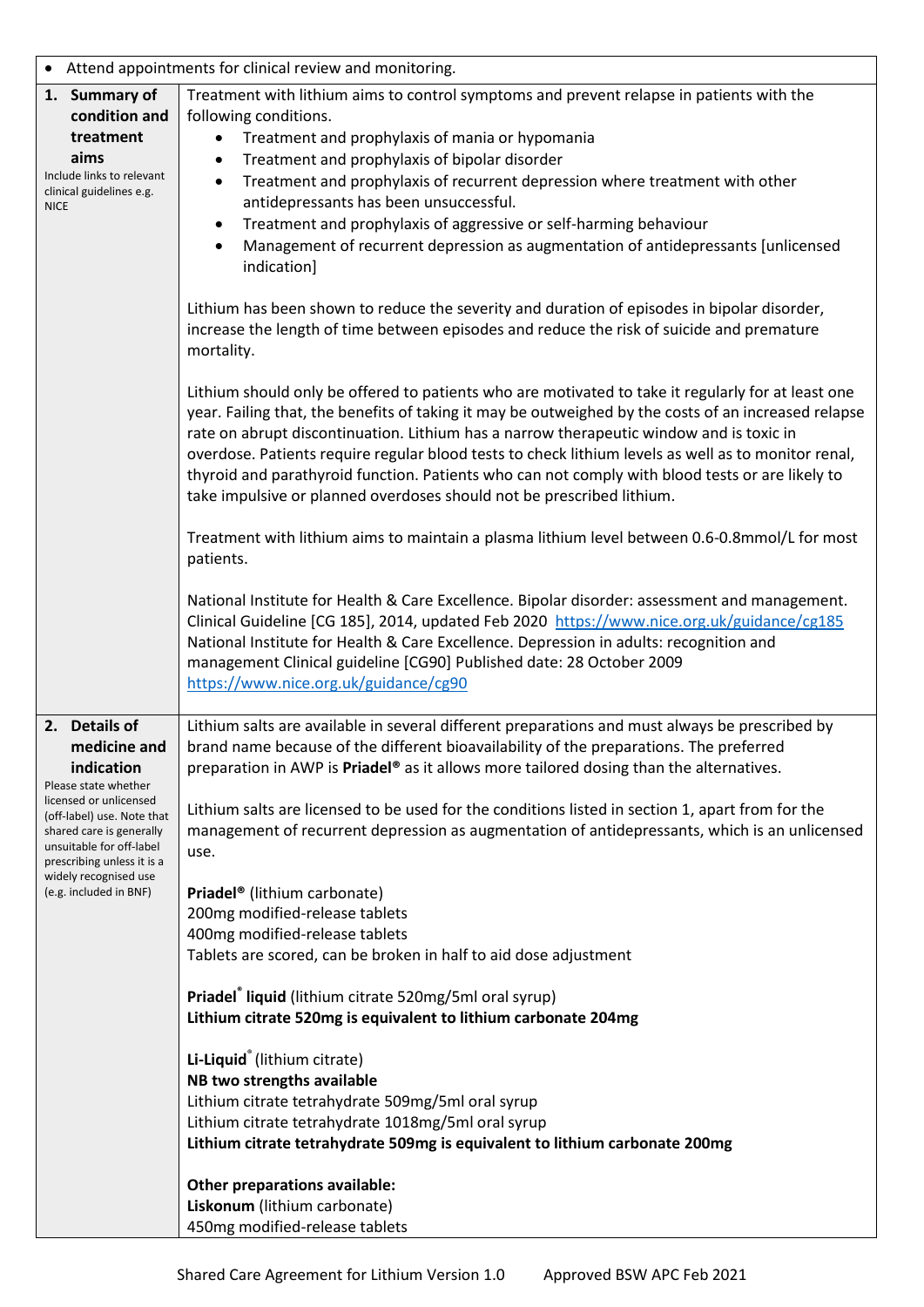|    |              | Camcolit (lithium carbonate)<br>400mg modified-release tablets<br>Lithium carbonate (Essential Pharma/Alliance/AAH)<br>250mg tablets |                                                                                                                                                                                                                                                                                                                                                                                                                                                |
|----|--------------|--------------------------------------------------------------------------------------------------------------------------------------|------------------------------------------------------------------------------------------------------------------------------------------------------------------------------------------------------------------------------------------------------------------------------------------------------------------------------------------------------------------------------------------------------------------------------------------------|
| 3. | Pharmaceutic | Route of administration:                                                                                                             | Oral                                                                                                                                                                                                                                                                                                                                                                                                                                           |
|    | al aspects   | Formulation:                                                                                                                         | Tablets, MR tablets or liquid                                                                                                                                                                                                                                                                                                                                                                                                                  |
|    |              | Administration details:                                                                                                              | Initially, lithium doses are divided throughout the<br>day, but once daily administration is preferred when<br>serum-lithium concentration stabilised.<br>Lithium should be taken as a single dose at 10pm<br>each evening to facilitate testing of plasma lithium<br>levels 12 hours post dose (range 10-14 hours).                                                                                                                           |
|    |              | Other important information:                                                                                                         | Lithium should always be prescribed by brand name.<br>Priadel® MR tablets are the preferred formulation in<br>AWP.<br>Patients should be maintained on the same brand<br>during treatment and any change to brand or<br>preparation will require close monitoring of plasma<br>lithium levels. Particular care should be taken when<br>changing from lithium carbonate tablets to a lithium<br>citrate liquid as the doses are not equivalent. |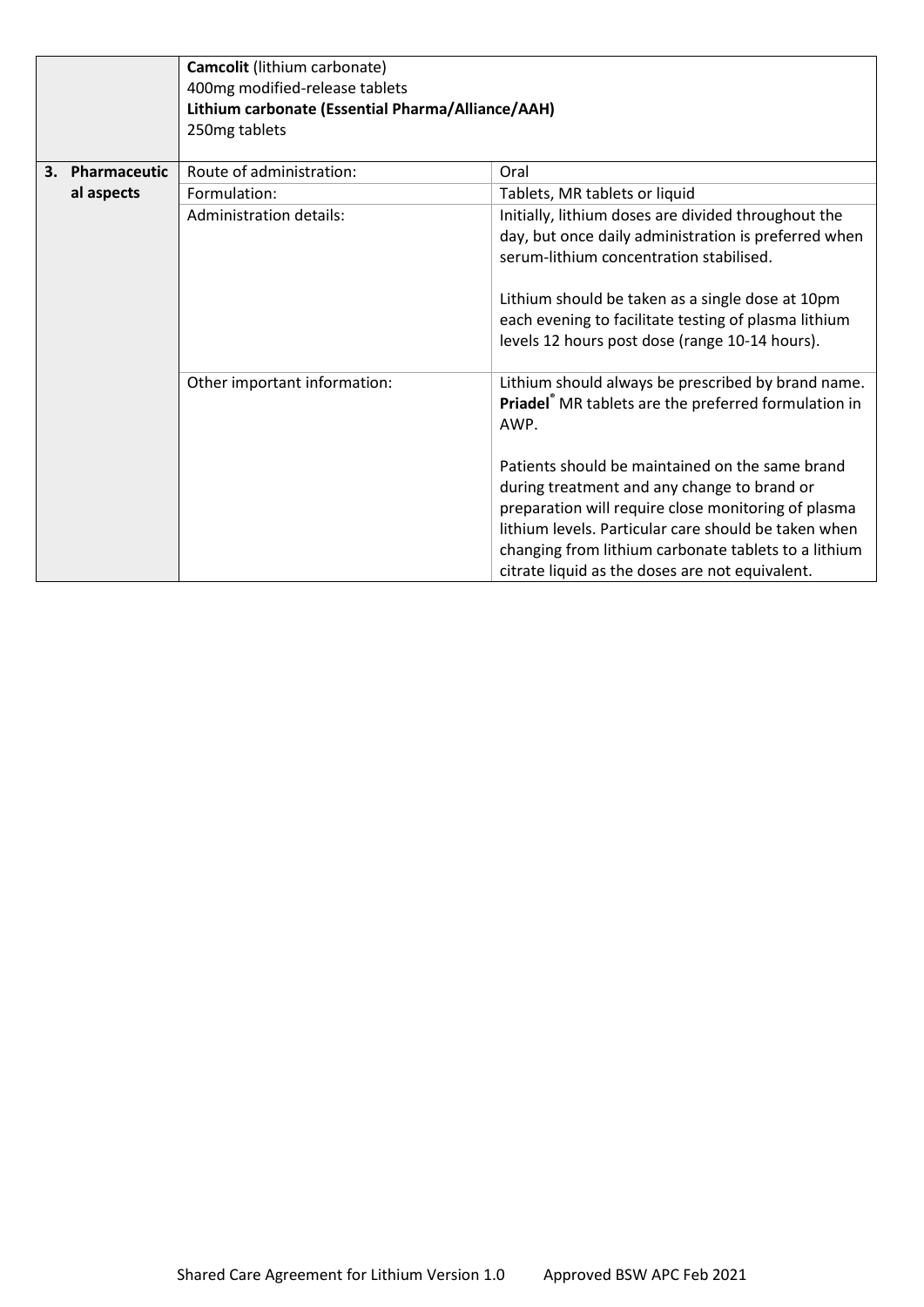| 4. Usual dose and                                                            |                                                                                                                                                                                                                                                                                                                                                                                                                                                                                                                                                                                                                                                                                                                                                                                                                                                                                                                       |                                                                                                                                                                                                                                                                                                                                                                                                               |  |  |
|------------------------------------------------------------------------------|-----------------------------------------------------------------------------------------------------------------------------------------------------------------------------------------------------------------------------------------------------------------------------------------------------------------------------------------------------------------------------------------------------------------------------------------------------------------------------------------------------------------------------------------------------------------------------------------------------------------------------------------------------------------------------------------------------------------------------------------------------------------------------------------------------------------------------------------------------------------------------------------------------------------------|---------------------------------------------------------------------------------------------------------------------------------------------------------------------------------------------------------------------------------------------------------------------------------------------------------------------------------------------------------------------------------------------------------------|--|--|
| frequency                                                                    | <b>Initiation of treatment</b>                                                                                                                                                                                                                                                                                                                                                                                                                                                                                                                                                                                                                                                                                                                                                                                                                                                                                        |                                                                                                                                                                                                                                                                                                                                                                                                               |  |  |
| (including<br>details of dose                                                | Preparation                                                                                                                                                                                                                                                                                                                                                                                                                                                                                                                                                                                                                                                                                                                                                                                                                                                                                                           | Frequency and dose of administration                                                                                                                                                                                                                                                                                                                                                                          |  |  |
| adjustments,                                                                 | Priadel <sup>®</sup> MR<br>lithium carbonate tablets                                                                                                                                                                                                                                                                                                                                                                                                                                                                                                                                                                                                                                                                                                                                                                                                                                                                  | Adults (body weight up to 49kg): Initially: 200mg once<br>daily at 10pm.                                                                                                                                                                                                                                                                                                                                      |  |  |
| e.g. in renal<br>impairment)                                                 | Tablets can be broken in half to aid dose<br>adjustment                                                                                                                                                                                                                                                                                                                                                                                                                                                                                                                                                                                                                                                                                                                                                                                                                                                               | Adults (body weight 50kg and above): Initially: 400mg<br>once daily at 10pm                                                                                                                                                                                                                                                                                                                                   |  |  |
| and duration                                                                 |                                                                                                                                                                                                                                                                                                                                                                                                                                                                                                                                                                                                                                                                                                                                                                                                                                                                                                                       | Older Adults: Initially: 200mg daily                                                                                                                                                                                                                                                                                                                                                                          |  |  |
| of therapy<br>Transfer of monitoring                                         | Priadel <sup>®</sup> liquid                                                                                                                                                                                                                                                                                                                                                                                                                                                                                                                                                                                                                                                                                                                                                                                                                                                                                           |                                                                                                                                                                                                                                                                                                                                                                                                               |  |  |
| and prescribing to                                                           | Lithium citrate 520mg/5ml oral syrup                                                                                                                                                                                                                                                                                                                                                                                                                                                                                                                                                                                                                                                                                                                                                                                                                                                                                  | Adult (body-weight up to 50 kg): Initially 520 mg twice<br>daily                                                                                                                                                                                                                                                                                                                                              |  |  |
| Primary care is normally<br>after the patient is on<br>regular dose and with | Lithium citrate 520 mg is equivalent to<br>lithium carbonate 204 mg                                                                                                                                                                                                                                                                                                                                                                                                                                                                                                                                                                                                                                                                                                                                                                                                                                                   | Adult (body-weight 50 kg and above): Initially 1.04g<br>twice daily                                                                                                                                                                                                                                                                                                                                           |  |  |
| satisfactory investigation<br>results.                                       |                                                                                                                                                                                                                                                                                                                                                                                                                                                                                                                                                                                                                                                                                                                                                                                                                                                                                                                       | Older Adults: Initially 520 mg twice daily                                                                                                                                                                                                                                                                                                                                                                    |  |  |
| All dose or formulation<br>adjustments will be the                           |                                                                                                                                                                                                                                                                                                                                                                                                                                                                                                                                                                                                                                                                                                                                                                                                                                                                                                                       |                                                                                                                                                                                                                                                                                                                                                                                                               |  |  |
| responsibility of the                                                        | Li-Liquid®                                                                                                                                                                                                                                                                                                                                                                                                                                                                                                                                                                                                                                                                                                                                                                                                                                                                                                            | Adult (body-weight up to 50 kg): Initially 509 mg daily                                                                                                                                                                                                                                                                                                                                                       |  |  |
| initiating specialist<br>unless directions have                              | NB two strengths available                                                                                                                                                                                                                                                                                                                                                                                                                                                                                                                                                                                                                                                                                                                                                                                                                                                                                            | in 2 divided doses                                                                                                                                                                                                                                                                                                                                                                                            |  |  |
| been discussed and<br>agreed with the primary                                | Lithium citrate tetrahydrate 509mg/5ml oral<br>syrup                                                                                                                                                                                                                                                                                                                                                                                                                                                                                                                                                                                                                                                                                                                                                                                                                                                                  | Adult (body-weight 50 kg and above): Initially 1.018g<br>daily in 2 divided doses                                                                                                                                                                                                                                                                                                                             |  |  |
| care clinician.<br>The duration of<br>treatment will be                      | Lithium citrate tetrahydrate 1018mg/5ml oral<br>syrup                                                                                                                                                                                                                                                                                                                                                                                                                                                                                                                                                                                                                                                                                                                                                                                                                                                                 | Older Adults: Initially 509 mg daily in 2 divided doses                                                                                                                                                                                                                                                                                                                                                       |  |  |
| determined by the<br>specialist, based on<br>clinical response and           | Lithium citrate tetrahydrate 509 mg is<br>equivalent to lithium carbonate 200 mg                                                                                                                                                                                                                                                                                                                                                                                                                                                                                                                                                                                                                                                                                                                                                                                                                                      |                                                                                                                                                                                                                                                                                                                                                                                                               |  |  |
| tolerability.<br>Termination of<br>treatment will be the                     | Other lithium preparations are available                                                                                                                                                                                                                                                                                                                                                                                                                                                                                                                                                                                                                                                                                                                                                                                                                                                                              | See BNF/SPC for dosage details                                                                                                                                                                                                                                                                                                                                                                                |  |  |
| specialist.                                                                  | Doses should then be adjusted according to the patients target plasma lithium level which will be<br>decided and documented by the specialist initiating treatment. Most patients will have a target<br>lithium level of 0.6-0.8mmol/L. A target of 0.8-1.0mmol/L may be used for patients who have<br>had a relapse on lithium or are taking lithium and have subthreshold symptoms with functional<br>impairments. Levels at the lower end are occasionally used for older patients and those with<br>other risk factors.<br>See section 7 for further information on lithium blood monitoring results.<br>Duration of treatment depends on patient response and tolerability, and full benefit may not<br>occur for 6 to 12 months. In those with a positive response treatment is likely to be long term. If<br>planning to stop lithium therapy, dose should be reduced gradually over at least a period of four |                                                                                                                                                                                                                                                                                                                                                                                                               |  |  |
|                                                                              | weeks (but preferably over 3 months) as per specialist advice.<br>Action to take if impaired renal function                                                                                                                                                                                                                                                                                                                                                                                                                                                                                                                                                                                                                                                                                                                                                                                                           |                                                                                                                                                                                                                                                                                                                                                                                                               |  |  |
|                                                                              | should be prompted if:                                                                                                                                                                                                                                                                                                                                                                                                                                                                                                                                                                                                                                                                                                                                                                                                                                                                                                | Lithium is nephrotoxic and long-term treatment may result in impaired renal function (reversible<br>or irreversible) although robust monitoring and management of plasma levels to avoid toxicity<br>significantly reduces this risk. Any decision to stop lithium because of renal impairment should be<br>made jointly after discussion with the renal and psychiatric specialist and the patient. A review |  |  |
|                                                                              | Urea and creatinine levels become                                                                                                                                                                                                                                                                                                                                                                                                                                                                                                                                                                                                                                                                                                                                                                                                                                                                                     | Assess the rate/trend of deterioration of renal function.                                                                                                                                                                                                                                                                                                                                                     |  |  |
|                                                                              | elevated, or eGFR falls over 2 or more<br>tests                                                                                                                                                                                                                                                                                                                                                                                                                                                                                                                                                                                                                                                                                                                                                                                                                                                                       | Seek advice from renal specialist or a psychiatrist                                                                                                                                                                                                                                                                                                                                                           |  |  |
|                                                                              | eGFR between 25-30ml/min/1.73m <sup>2</sup>                                                                                                                                                                                                                                                                                                                                                                                                                                                                                                                                                                                                                                                                                                                                                                                                                                                                           | Seek advice from renal specialist or psychiatrist                                                                                                                                                                                                                                                                                                                                                             |  |  |
|                                                                              | eGFR falls by 5ml/min/1.73m <sup>2</sup> or more<br>annually                                                                                                                                                                                                                                                                                                                                                                                                                                                                                                                                                                                                                                                                                                                                                                                                                                                          | Referral to renal team is indicated                                                                                                                                                                                                                                                                                                                                                                           |  |  |
|                                                                              |                                                                                                                                                                                                                                                                                                                                                                                                                                                                                                                                                                                                                                                                                                                                                                                                                                                                                                                       |                                                                                                                                                                                                                                                                                                                                                                                                               |  |  |
| <b>Baseline</b><br>5.                                                        | <b>Baseline investigations</b>                                                                                                                                                                                                                                                                                                                                                                                                                                                                                                                                                                                                                                                                                                                                                                                                                                                                                        |                                                                                                                                                                                                                                                                                                                                                                                                               |  |  |
| investigations                                                               |                                                                                                                                                                                                                                                                                                                                                                                                                                                                                                                                                                                                                                                                                                                                                                                                                                                                                                                       | Weight/BMI, Urea and Electrolytes (U&Es) including calcium and eGFR, Full blood count (FBC),                                                                                                                                                                                                                                                                                                                  |  |  |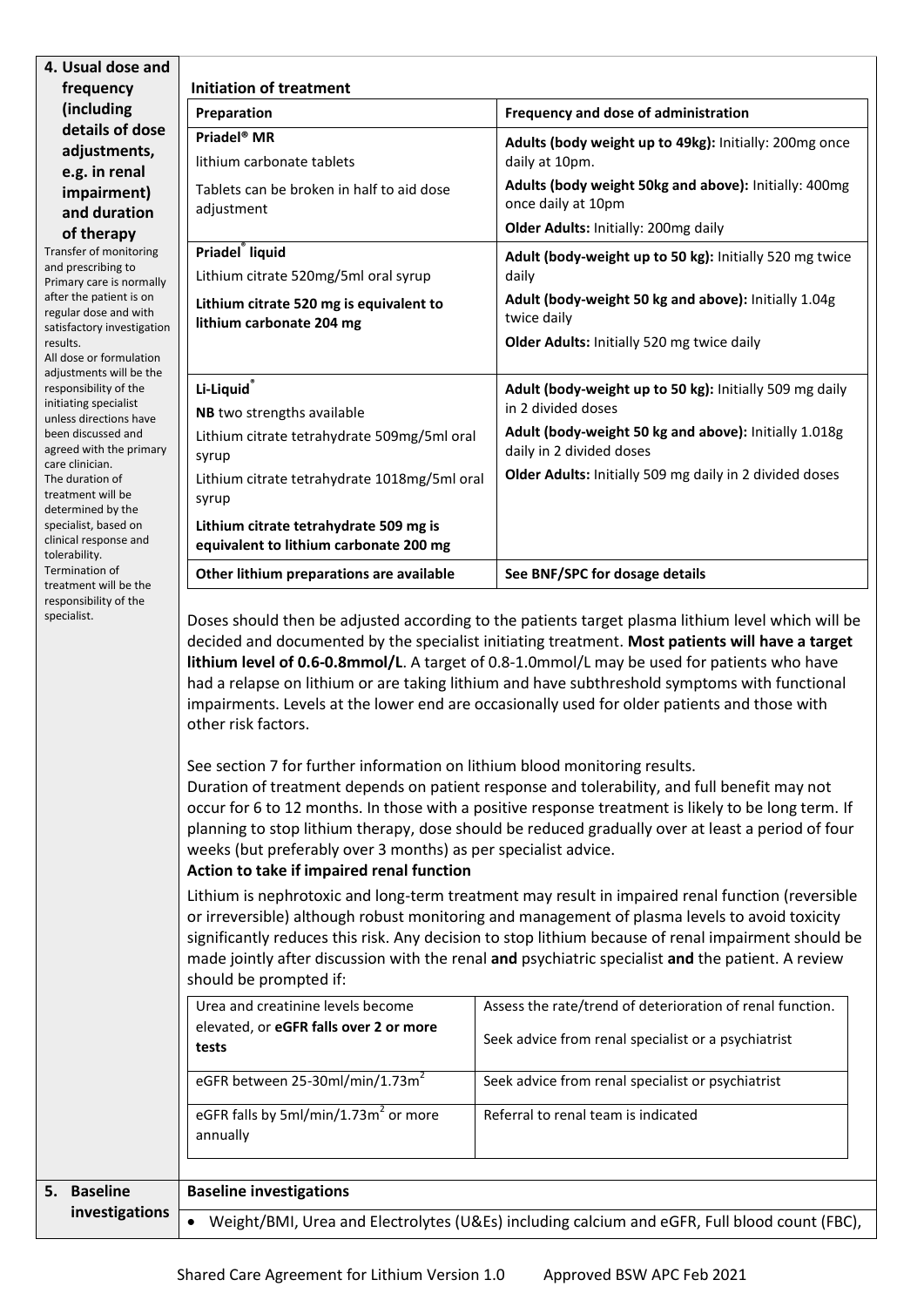| and initial<br>monitoring to<br>be                                      | thyroid functions tests (TFTs), blood pressure (BP) and pulse, plus ECG for patients with<br>cardiovascular disease or who have high risk factors for cardiovascular disease                                                      |                                                                                                            |                                                                                                                                                                                                                                                                                                                                                                                                                                                                                                                                                                |
|-------------------------------------------------------------------------|-----------------------------------------------------------------------------------------------------------------------------------------------------------------------------------------------------------------------------------|------------------------------------------------------------------------------------------------------------|----------------------------------------------------------------------------------------------------------------------------------------------------------------------------------------------------------------------------------------------------------------------------------------------------------------------------------------------------------------------------------------------------------------------------------------------------------------------------------------------------------------------------------------------------------------|
| undertaken                                                              | <b>Monitoring</b><br><b>Frequency</b>                                                                                                                                                                                             |                                                                                                            |                                                                                                                                                                                                                                                                                                                                                                                                                                                                                                                                                                |
| by specialist                                                           |                                                                                                                                                                                                                                   | Lithium levels                                                                                             | Weekly until stable<br>$\bullet$                                                                                                                                                                                                                                                                                                                                                                                                                                                                                                                               |
|                                                                         |                                                                                                                                                                                                                                   | Side effects/ signs of toxicity                                                                            | At every appointment and after each dose<br>change                                                                                                                                                                                                                                                                                                                                                                                                                                                                                                             |
| 6. Ongoing                                                              |                                                                                                                                                                                                                                   | <b>Monitoring</b>                                                                                          | <b>Frequency</b>                                                                                                                                                                                                                                                                                                                                                                                                                                                                                                                                               |
| monitoring<br>requirements<br>to be<br>undertaken<br>by primary<br>care |                                                                                                                                                                                                                                   | Lithium levels                                                                                             | 3 monthly for the first year. After the first year<br>monitor levels every 6 months or every 3 months<br>for patients in the following groups:<br>Older people; those taking medicines which interact<br>with lithium; at risk of impaired renal or thyroid<br>function; raised calcium levels, have poor symptom<br>control; have poor adherence or whose last lithium<br>level was 0.8mmol/L or higher.<br>Monitoring should be carried out weekly after dose<br>change, until similar readings are obtained at the<br>same dose - as per specialist advice. |
|                                                                         |                                                                                                                                                                                                                                   | U&Es (including calcium and eGFR),<br>TFTs, weight/BMI                                                     | 6 monthly or more frequently if impaired renal<br>or thyroid function                                                                                                                                                                                                                                                                                                                                                                                                                                                                                          |
|                                                                         |                                                                                                                                                                                                                                   | FBC, plasma lipid & glucose profile,<br>BP, plus ECG if indicated                                          | Yearly<br>$\bullet$                                                                                                                                                                                                                                                                                                                                                                                                                                                                                                                                            |
|                                                                         |                                                                                                                                                                                                                                   | Side effects/signs of toxicity                                                                             | At every appointment and after each dose<br>change                                                                                                                                                                                                                                                                                                                                                                                                                                                                                                             |
| 7. Action(s) to<br>be taken by<br>primary care<br>if abnormal           | Contact specialist or PCLS if levels are not within the usual target for that patient (see table<br>below)<br>Refer to hospital urgently if signs of lithium toxicity<br><b>Plasma lithium level</b><br><b>Action to be taken</b> |                                                                                                            |                                                                                                                                                                                                                                                                                                                                                                                                                                                                                                                                                                |
| result(s)                                                               |                                                                                                                                                                                                                                   |                                                                                                            |                                                                                                                                                                                                                                                                                                                                                                                                                                                                                                                                                                |
|                                                                         |                                                                                                                                                                                                                                   | Levels < 0.4mmol/L - level in keeping<br>with that agreed with specialist team<br>and patient is well      | Continue treatment. Monitor level every 3-6 months.                                                                                                                                                                                                                                                                                                                                                                                                                                                                                                            |
|                                                                         |                                                                                                                                                                                                                                   | Level <0.4 mmol/L and lower than<br>the range specified by the specialist<br>OR if the patient is unwell   | If lower than level specified by specialist team, review<br>adherence, consider other factors e.g. drug interactions,<br>excess fluid intake and re-check level.                                                                                                                                                                                                                                                                                                                                                                                               |
|                                                                         |                                                                                                                                                                                                                                   |                                                                                                            | If patient is unwell, re-check level and refer to mental<br>health team (PCLS)                                                                                                                                                                                                                                                                                                                                                                                                                                                                                 |
|                                                                         |                                                                                                                                                                                                                                   | Level 0.4-0.6mmol/L and level in<br>keeping with that agreed with<br>specialist team and patient is well   | Continue treatment. Monitor level every 3-6 months.                                                                                                                                                                                                                                                                                                                                                                                                                                                                                                            |
|                                                                         |                                                                                                                                                                                                                                   | Level 0.4-0.6mmol/L and lower than<br>the range specified by the specialist<br>OR if the patient is unwell | If lower than level specified by specialist team, review<br>adherence, consider other factors e.g. drug interactions,<br>excess fluid intake and re-check level.                                                                                                                                                                                                                                                                                                                                                                                               |
|                                                                         |                                                                                                                                                                                                                                   |                                                                                                            | If patient is unwell, re-check level and refer to mental<br>health team (PCLS)                                                                                                                                                                                                                                                                                                                                                                                                                                                                                 |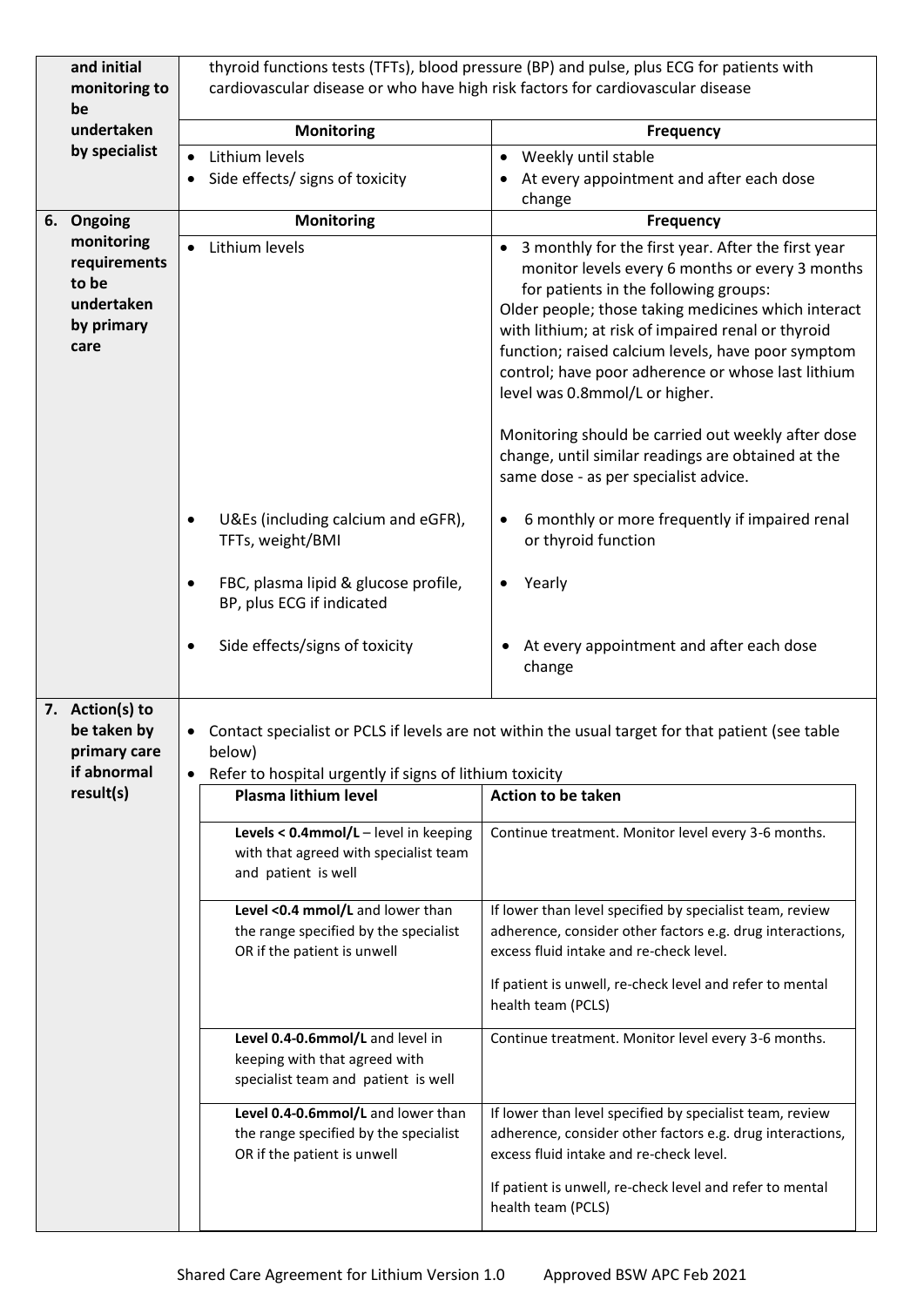|                                                                                             | Level 0.6-0.8mmol/L and level in<br>keeping with that agreed with<br>specialist team and patient is well                                                                                                                                                                                                                                                           | Continue treatment. Monitor level every 3-6 months.                                                                                                                                                                                                                                                                                |  |  |
|---------------------------------------------------------------------------------------------|--------------------------------------------------------------------------------------------------------------------------------------------------------------------------------------------------------------------------------------------------------------------------------------------------------------------------------------------------------------------|------------------------------------------------------------------------------------------------------------------------------------------------------------------------------------------------------------------------------------------------------------------------------------------------------------------------------------|--|--|
|                                                                                             | Level 0.8-1.0mmol/L with no signs of<br>toxicity                                                                                                                                                                                                                                                                                                                   | If level specified by specialist, continue treatment,<br>monitor plasma level every 3-6 months.                                                                                                                                                                                                                                    |  |  |
|                                                                                             |                                                                                                                                                                                                                                                                                                                                                                    | If level is higher than target, check for drug interactions,<br>factors effecting fluid and sodium balance, timing of<br>level, dehydration or brand change and re-check level.<br>Consult specialist team if still elevated as dose reduction<br>may be indicated.                                                                |  |  |
|                                                                                             | Level >1.0mmol/L with no signs of<br>toxicity                                                                                                                                                                                                                                                                                                                      | If level is higher than target, check for drug interactions,<br>factors effecting fluid and sodium balance, timing of<br>level, dehydration or brand change and re-check level.<br>Consult specialist team if still elevated as dose reduction<br>may be indicated.                                                                |  |  |
|                                                                                             | Levels >0.8mmol/L with signs of<br>toxicity                                                                                                                                                                                                                                                                                                                        | Stop lithium immediately, refer to hospital.                                                                                                                                                                                                                                                                                       |  |  |
| 8. Cautions and<br>contraindicati<br>ons                                                    | <b>Cautions</b>                                                                                                                                                                                                                                                                                                                                                    | • Cardiac disease; diuretic treatment; elderly; epilepsy (may lower seizure threshold);<br>myasthenia gravis; psoriasis (risk of exacerbation); QT interval prolongation; review dose or                                                                                                                                           |  |  |
| Please note this does<br>not replace the<br>Summary of Product<br>Characteristics (SPC) and | (especially if sweating profusely); renal impairment; surgery                                                                                                                                                                                                                                                                                                      | hold as necessary in diarrhoea/vomiting; review dose as necessary in intercurrent infection                                                                                                                                                                                                                                        |  |  |
| should be read in<br>conjunction with it.                                                   | <b>Contraindications</b><br>History of sensitivity to lithium or excipients<br>٠<br>Addison's disease; cardiac disease associated with rhythm disorder; cardiac insufficiency;<br>٠<br>dehydration; family history of Brugada syndrome; low sodium diets; personal history of<br>Brugada syndrome; untreated hypothyroidism                                        |                                                                                                                                                                                                                                                                                                                                    |  |  |
| 9. Significant<br>medicine and<br>food<br>interactions                                      | • ACE inhibitors and angiotensin II receptor antagonists - can lead to increased lithium levels<br>due to reduced secretion of lithium via their effect on renal blood flow. Avoid combined use<br>but if unavoidable monitor lithium levels closely.<br>Diuretics (including herbal diuretics), especially thiazides e.g. bendroflumethazide - cause<br>$\bullet$ |                                                                                                                                                                                                                                                                                                                                    |  |  |
| and<br>management<br>For a comprehensive                                                    | lithium levels and U&Es if loop diuretics e.g. furosemide are prescribed.<br>$\bullet$                                                                                                                                                                                                                                                                             | increased lithium levels due to reduced excretion. Avoid thiazide diuretics and monitor closely<br>Non-Steroidal Anti-Inflammatory drugs (NSAIDs) and COX II inhibitors - increase lithium levels                                                                                                                                  |  |  |
| list, consult the BNF or<br><b>Summary of Product</b><br>Characteristics (SPC)              | due to effects on renal blood flow and can occur within a few days. Advise patient to check<br>when buying over the counter pain relief/cold remedies. Paracetamol is safe to use.                                                                                                                                                                                 |                                                                                                                                                                                                                                                                                                                                    |  |  |
|                                                                                             | $\bullet$                                                                                                                                                                                                                                                                                                                                                          | Metronidazole, tetracycline, co-trimoxazole, trimethoprim - Increased risk of lithium toxicity<br>due to reduced lithium clearance. Symptoms of lithium toxicity may occur with co-trimoxazole<br>and trimethoprim even at normal lithium levels. Avoid concurrent use where possible.                                             |  |  |
| 10. Adverse                                                                                 | <b>Adverse Effect</b>                                                                                                                                                                                                                                                                                                                                              | Action to be taken if detected                                                                                                                                                                                                                                                                                                     |  |  |
| effects and                                                                                 | Weight gain, hand tremor, mild<br>$\bullet$                                                                                                                                                                                                                                                                                                                        | Monitor and refer to specialist if needed.<br>$\bullet$                                                                                                                                                                                                                                                                            |  |  |
| management<br>Include details of<br>incidence, identification,                              | memory impairment, hypothyroidism                                                                                                                                                                                                                                                                                                                                  | (propranolol may be used to treat tremor)                                                                                                                                                                                                                                                                                          |  |  |
| importance and<br>management.                                                               | Tremor, polyuria, thirst, diarrhoea,<br>$\bullet$<br>indigestion/heartburn, feeling dulled<br>mentally, drowsiness, metallic taste in<br>mouth                                                                                                                                                                                                                     | These are common side effects which may be<br>dose related and indicate a raised lithium level:<br>Check lithium level and renal function test<br>promptly. If lithium level is elevated, seek advice<br>from Specialist with the view to reduce the dose<br>and recheck level after 5-7 days.<br>Supportive measures: reversal of |  |  |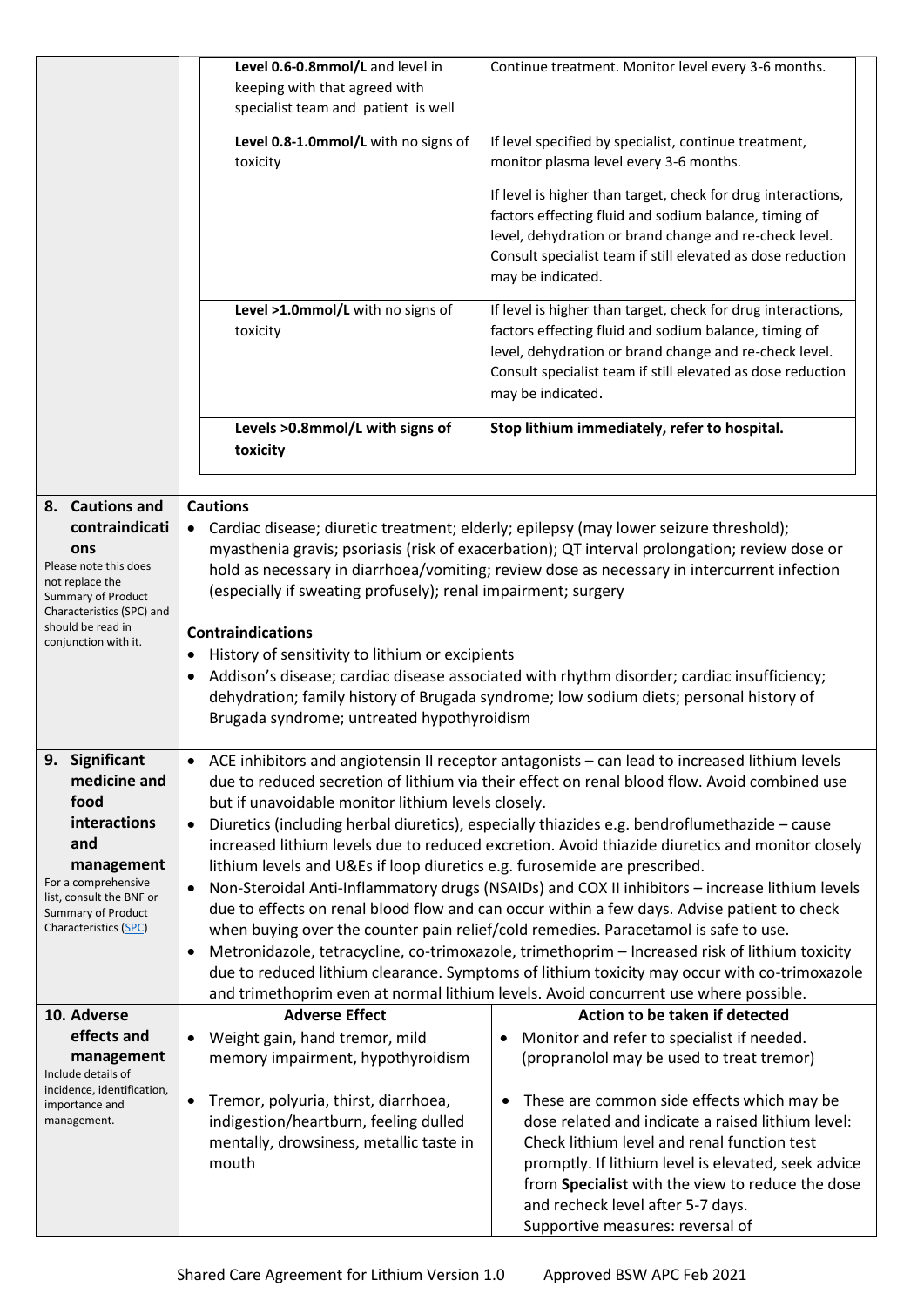|                                                                                                                                                                                                                                                                                                                                           |                                                                                                                                                                                                                                                                                                                                                                                                                                                                                                                                              |                                                                                                                                                                                                                                                                                                                                                                                                                                                                                                                                                                                                                                                                                                                                                                                                                                                                                                                                                                                                                                                                                                                                                                                                                                                                                                                                                                                                                                                                                                                                                                                                                                                                                                                                                                                                                                                                                                                                                                                                                                                                                                                                                                                                                                                                                    | dehydration/electrolyte imbalance.                                                                                                                                                                   |               |
|-------------------------------------------------------------------------------------------------------------------------------------------------------------------------------------------------------------------------------------------------------------------------------------------------------------------------------------------|----------------------------------------------------------------------------------------------------------------------------------------------------------------------------------------------------------------------------------------------------------------------------------------------------------------------------------------------------------------------------------------------------------------------------------------------------------------------------------------------------------------------------------------------|------------------------------------------------------------------------------------------------------------------------------------------------------------------------------------------------------------------------------------------------------------------------------------------------------------------------------------------------------------------------------------------------------------------------------------------------------------------------------------------------------------------------------------------------------------------------------------------------------------------------------------------------------------------------------------------------------------------------------------------------------------------------------------------------------------------------------------------------------------------------------------------------------------------------------------------------------------------------------------------------------------------------------------------------------------------------------------------------------------------------------------------------------------------------------------------------------------------------------------------------------------------------------------------------------------------------------------------------------------------------------------------------------------------------------------------------------------------------------------------------------------------------------------------------------------------------------------------------------------------------------------------------------------------------------------------------------------------------------------------------------------------------------------------------------------------------------------------------------------------------------------------------------------------------------------------------------------------------------------------------------------------------------------------------------------------------------------------------------------------------------------------------------------------------------------------------------------------------------------------------------------------------------------|------------------------------------------------------------------------------------------------------------------------------------------------------------------------------------------------------|---------------|
|                                                                                                                                                                                                                                                                                                                                           | Coarse tremor, blurred vision, muscle<br>weakness, ataxia, slurred speech,<br>vomiting, severe diarrhoea, severe<br>polyuria, confusion, seizures                                                                                                                                                                                                                                                                                                                                                                                            |                                                                                                                                                                                                                                                                                                                                                                                                                                                                                                                                                                                                                                                                                                                                                                                                                                                                                                                                                                                                                                                                                                                                                                                                                                                                                                                                                                                                                                                                                                                                                                                                                                                                                                                                                                                                                                                                                                                                                                                                                                                                                                                                                                                                                                                                                    | These are signs of lithium toxicity. Arrange for an<br>urgent lithium level and renal function test, stop<br>lithium until the results are known and consider<br>referral for urgent medical review. |               |
| 11. Advice to<br>patients and<br>carers<br>The specialist will<br>counsel the patient with<br>regard to the benefits<br>and risks of treatment<br>and will provide the<br>patient with any<br>relevant information<br>and advice, including<br>patient information<br>leaflets on individual<br>medicines.<br>12. Pregnancy<br>and breast | become apparent.<br>$\bullet$<br>$\bullet$<br>the next dose.<br>(Ebstein's anomaly).                                                                                                                                                                                                                                                                                                                                                                                                                                                         | Each patient will be provided with written information on lithium before treatment starts and<br>will be provided with a purple lithium therapy pack where they can keep a record of all their<br>blood tests and treatment. Some patients may prefer to keep this electronically and a free app<br>is available on Apple iPhone and Android. https://www.bipolaruk.org/news/new-app-now-<br>available-for-monitoring-lithium-use<br>Women of child bearing age will be given advice about the need for adequate contraception<br>and the risks to the unborn child if they become pregnant whilst taking lithium.<br>Patients will be told that it may take 6 months to a year for the full benefits of taking lithium to<br>Patients will be advised that they shouldn't stop lithium abruptly and that if lithium is stopped<br>it will be done over at least 4 weeks but preferably longer to reduce the risk of relapse.<br>In order to avoid developing lithium toxicity, patients should be encouraged to maintain a<br>good intake of fluids and to avoid sudden changes in dietary salt intake (e.g. low salt diet,<br>slimming diet). A lack of salt can result in lithium toxicity. Other circumstances predisposing to<br>lithium toxicity include febrile illness, sweating (e.g. hot weather, after exercise), vomiting,<br>diarrhoea and certain drug interactions. Patients must be regularly reminded of the causes and<br>signs of lithium toxicity and what to do if toxicity is suspected.<br>Patients should be told that if they forget to take a dose of lithium they must never 'double up'<br>Patients who accidentally ingest a single additional daily dose should be advised to omit their<br>next dose, then continue normal therapy and consult their prescriber if they develop any new<br>side effects. Patients who accidentally ingest more than an additional single daily dose, or who<br>are showing signs of lithium toxicity should be assessed in hospital<br>Patients will be told to look out for the signs or symptoms suggestive of hypothyroidism such<br>as constipation, depression, intolerance to cold, lethargy and fatigue<br>Lithium should be avoided in pregnancy as there is a possible increase in risk of cardiac defects |                                                                                                                                                                                                      |               |
| feeding                                                                                                                                                                                                                                                                                                                                   |                                                                                                                                                                                                                                                                                                                                                                                                                                                                                                                                              |                                                                                                                                                                                                                                                                                                                                                                                                                                                                                                                                                                                                                                                                                                                                                                                                                                                                                                                                                                                                                                                                                                                                                                                                                                                                                                                                                                                                                                                                                                                                                                                                                                                                                                                                                                                                                                                                                                                                                                                                                                                                                                                                                                                                                                                                                    |                                                                                                                                                                                                      |               |
| It is the responsibility of<br>the specialist to provide<br>advice on the need for<br>contraception to male<br>and female patients on<br>initiation and at each<br>review but the ongoing<br>responsibility for<br>providing this advice<br>rests with both the GP<br>and the specialist.                                                 | Women should be advised to speak to their mental health team about alternative treatments<br>if they are planning a pregnancy as the maximum period of risk to the foetus is 2-6 weeks after<br>conception, i.e. often before the woman is aware that she is pregnant. Slow discontinuation is<br>advised as an abrupt discontinuation may worsen the risk of relapse.<br>Lithium readily crosses into breast milk with levels being 40-50% of the maternal plasma<br>$\bullet$<br>concentration. Breast feeding is not usually recommended. |                                                                                                                                                                                                                                                                                                                                                                                                                                                                                                                                                                                                                                                                                                                                                                                                                                                                                                                                                                                                                                                                                                                                                                                                                                                                                                                                                                                                                                                                                                                                                                                                                                                                                                                                                                                                                                                                                                                                                                                                                                                                                                                                                                                                                                                                                    |                                                                                                                                                                                                      |               |
| 13. Specialist                                                                                                                                                                                                                                                                                                                            | <b>AWP Primary Care Liaison Service Teams (Adults)</b>                                                                                                                                                                                                                                                                                                                                                                                                                                                                                       |                                                                                                                                                                                                                                                                                                                                                                                                                                                                                                                                                                                                                                                                                                                                                                                                                                                                                                                                                                                                                                                                                                                                                                                                                                                                                                                                                                                                                                                                                                                                                                                                                                                                                                                                                                                                                                                                                                                                                                                                                                                                                                                                                                                                                                                                                    |                                                                                                                                                                                                      |               |
| contact<br>information                                                                                                                                                                                                                                                                                                                    | <b>BaNES</b>                                                                                                                                                                                                                                                                                                                                                                                                                                                                                                                                 | 01225<br>371480                                                                                                                                                                                                                                                                                                                                                                                                                                                                                                                                                                                                                                                                                                                                                                                                                                                                                                                                                                                                                                                                                                                                                                                                                                                                                                                                                                                                                                                                                                                                                                                                                                                                                                                                                                                                                                                                                                                                                                                                                                                                                                                                                                                                                                                                    | South Gloucestershire                                                                                                                                                                                | 0117 378 7960 |
|                                                                                                                                                                                                                                                                                                                                           | <b>Bristol</b>                                                                                                                                                                                                                                                                                                                                                                                                                                                                                                                               | 0117919<br>5670                                                                                                                                                                                                                                                                                                                                                                                                                                                                                                                                                                                                                                                                                                                                                                                                                                                                                                                                                                                                                                                                                                                                                                                                                                                                                                                                                                                                                                                                                                                                                                                                                                                                                                                                                                                                                                                                                                                                                                                                                                                                                                                                                                                                                                                                    | South Wiltshire                                                                                                                                                                                      | 01722 820372  |
|                                                                                                                                                                                                                                                                                                                                           | North Somerset                                                                                                                                                                                                                                                                                                                                                                                                                                                                                                                               | 01934<br>836406                                                                                                                                                                                                                                                                                                                                                                                                                                                                                                                                                                                                                                                                                                                                                                                                                                                                                                                                                                                                                                                                                                                                                                                                                                                                                                                                                                                                                                                                                                                                                                                                                                                                                                                                                                                                                                                                                                                                                                                                                                                                                                                                                                                                                                                                    | Swindon                                                                                                                                                                                              | 01793 835787  |
|                                                                                                                                                                                                                                                                                                                                           | North Wiltshire                                                                                                                                                                                                                                                                                                                                                                                                                                                                                                                              | 01380 737840                                                                                                                                                                                                                                                                                                                                                                                                                                                                                                                                                                                                                                                                                                                                                                                                                                                                                                                                                                                                                                                                                                                                                                                                                                                                                                                                                                                                                                                                                                                                                                                                                                                                                                                                                                                                                                                                                                                                                                                                                                                                                                                                                                                                                                                                       |                                                                                                                                                                                                      |               |
|                                                                                                                                                                                                                                                                                                                                           | <b>Other Specialist Contact Information</b>                                                                                                                                                                                                                                                                                                                                                                                                                                                                                                  |                                                                                                                                                                                                                                                                                                                                                                                                                                                                                                                                                                                                                                                                                                                                                                                                                                                                                                                                                                                                                                                                                                                                                                                                                                                                                                                                                                                                                                                                                                                                                                                                                                                                                                                                                                                                                                                                                                                                                                                                                                                                                                                                                                                                                                                                                    |                                                                                                                                                                                                      |               |
|                                                                                                                                                                                                                                                                                                                                           | Click or tap here to enter text.<br>$\bullet$                                                                                                                                                                                                                                                                                                                                                                                                                                                                                                |                                                                                                                                                                                                                                                                                                                                                                                                                                                                                                                                                                                                                                                                                                                                                                                                                                                                                                                                                                                                                                                                                                                                                                                                                                                                                                                                                                                                                                                                                                                                                                                                                                                                                                                                                                                                                                                                                                                                                                                                                                                                                                                                                                                                                                                                                    |                                                                                                                                                                                                      |               |
| 14. Additional                                                                                                                                                                                                                                                                                                                            | Lithium plasma levels should be measured 12 hours post-dose<br>$\bullet$                                                                                                                                                                                                                                                                                                                                                                                                                                                                     |                                                                                                                                                                                                                                                                                                                                                                                                                                                                                                                                                                                                                                                                                                                                                                                                                                                                                                                                                                                                                                                                                                                                                                                                                                                                                                                                                                                                                                                                                                                                                                                                                                                                                                                                                                                                                                                                                                                                                                                                                                                                                                                                                                                                                                                                                    |                                                                                                                                                                                                      |               |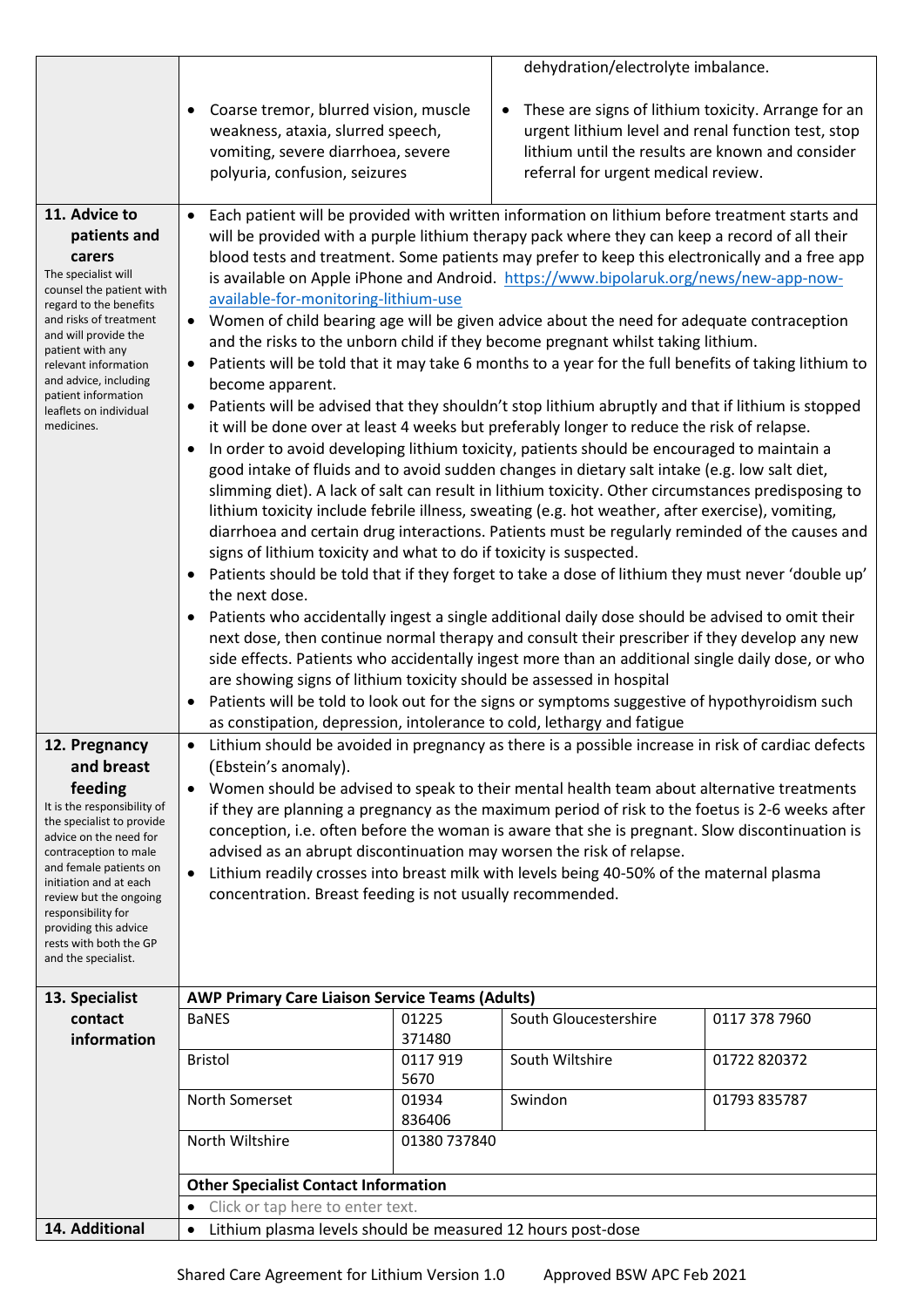| information<br>For example, process for<br>when Specialist or GP<br>changes roles; specific<br>issues related to patient<br>age/ capacity/ specific<br>monitoring. | Lithium treatment is usually continued long term and should not be stopped abruptly.<br>$\bullet$<br>Intermittent treatment with lithium may worsen the natural course of bipolar illness.                                                                                                                                                                                                                                                                                                                                                                                                                                                                                                                                                                                                                                                                                                                                                                                                                                                                                                                                                                                                                                                                                                                                                                                                                                                                                                                                                                                                                                                                                                                                                                                                                                                                                               |
|--------------------------------------------------------------------------------------------------------------------------------------------------------------------|------------------------------------------------------------------------------------------------------------------------------------------------------------------------------------------------------------------------------------------------------------------------------------------------------------------------------------------------------------------------------------------------------------------------------------------------------------------------------------------------------------------------------------------------------------------------------------------------------------------------------------------------------------------------------------------------------------------------------------------------------------------------------------------------------------------------------------------------------------------------------------------------------------------------------------------------------------------------------------------------------------------------------------------------------------------------------------------------------------------------------------------------------------------------------------------------------------------------------------------------------------------------------------------------------------------------------------------------------------------------------------------------------------------------------------------------------------------------------------------------------------------------------------------------------------------------------------------------------------------------------------------------------------------------------------------------------------------------------------------------------------------------------------------------------------------------------------------------------------------------------------------|
| 15. References                                                                                                                                                     | Summary of Product Characteristics for Priadel 400mg Prolonged Release Tablets via<br>$\bullet$<br>https://mhraproducts4853.blob.core.windows.net/docs/1d564e9014ea5648ce688944e51fbfc<br>004e96ef2<br>Summary of Product Characteristics for Priadel 520mg/5ml liquid via<br>https://mhraproducts4853.blob.core.windows.net/docs/b56feb47a555dcf1efe66021baccb015<br>90d2307f<br>Summary of Product Characteristics for (Li-Liquid 1018mg/5ml Oral Syrup) via<br>https://www.medicines.org.uk/emc<br>BNF online (Lithium Carbonate and Lithium Citrate) via https://bnf.nice.org.uk/<br>NICE Clinical Guideline (Bipolar disorder: assessment and management CG185) via<br>https://www.nice.org.uk/guidance<br>NICE Clinical Guideline (Depression in adults: recognition and management CG90) via<br>https://www.nice.org.uk/guidance<br>Patient Safety Alert: Safer lithium therapy. NPSA/2009/PSA005 December 2009. Available at:<br>https://www.sps.nhs.uk/articles/npsa-alert-safer-lithium-therapy-2009<br>Avon and Wiltshire Mental Health Partnership NHS Trust - Med07 Procedure for the<br>$\bullet$<br>prescribing, and monitoring of lithium in AWP, December 2010. Available internally in AWP at:<br>http://ourspace/Skills/MedicinesPharmacy/Medicines-procedures/Med07.doc [Accessed 18<br>November 2020].<br>Avon and Wiltshire Mental Health Partnership NHS Trust - MG18 Prescribing Guidance for<br>Mental Health Prescribers and GPs in Perinatal Mental Health, March 2019. Available<br>internally in AWP at: http://ourspace/Skills/MedicinesPharmacy/Medicines-<br>procedures/MG18.doc [Accessed 18 November 2020].<br>Bazire, S (2016) Psychotropic Drug Directory Norwich: Lloyd-Reinhold Publications Ltd<br>Taylor D, Paton C and Kapur S. (2018). The Maudsley prescribing guidelines in psychiatry 13 <sup>th</sup><br>edition. Oxford: Wiley-Blackwell. |
| 16. To be read in<br>conjunction<br>with the<br>following<br>documents                                                                                             | NHS England: Responsibility for Prescribing Between Primary & Secondary/ Tertiary Care. Ref<br>$\bullet$<br>07573, Version 1.0, Published January 2018. Accessed via:<br>https://www.england.nhs.uk/publication/responsibility-for-prescribing-between-primary-and-<br>secondary-tertiary-care/<br>Click or tap here to enter text.<br>$\bullet$                                                                                                                                                                                                                                                                                                                                                                                                                                                                                                                                                                                                                                                                                                                                                                                                                                                                                                                                                                                                                                                                                                                                                                                                                                                                                                                                                                                                                                                                                                                                         |

| <b>Written by (Author Name,</b>  | Sally Squire, Locality Lead Pharmacist, Avon and Wiltshire Mental Health Partnership |
|----------------------------------|--------------------------------------------------------------------------------------|
| <b>Organisation &amp; Role):</b> | <b>NHS Trust</b>                                                                     |
| <b>Contributors:</b>             | Based on a previous version written by Dr Viviane Nzouonta Ngwompo and Sarah         |
|                                  | Jones, Avon and Wiltshire Mental Health Partnership NHS Trust                        |
| <b>Date Last Updated:</b>        | December 2020                                                                        |
| Date Approved by AWP:            | 24/11/20                                                                             |
| Date Approved by BNSSG:          | Click or tap here to enter text.                                                     |
| Date Approved by BSW:            | 25/02/2021                                                                           |
| <b>Review Date:</b>              | Click or tap here to enter text.                                                     |
| <b>Document Version:</b>         | 0.3                                                                                  |

*Shared Care Agreement template adapted by Ellen Brennan-Rist from Appendix 5 of Shared Care Guidance – A Standard Approach for RMOC Consultation [\(SPS Website\)](https://www.sps.nhs.uk/articles/rmoc-shared-care-guidance-consultation-running-until-7-2-2020). Template approved by AWP, BSW and BNSSG September 2020, Version 1.2*